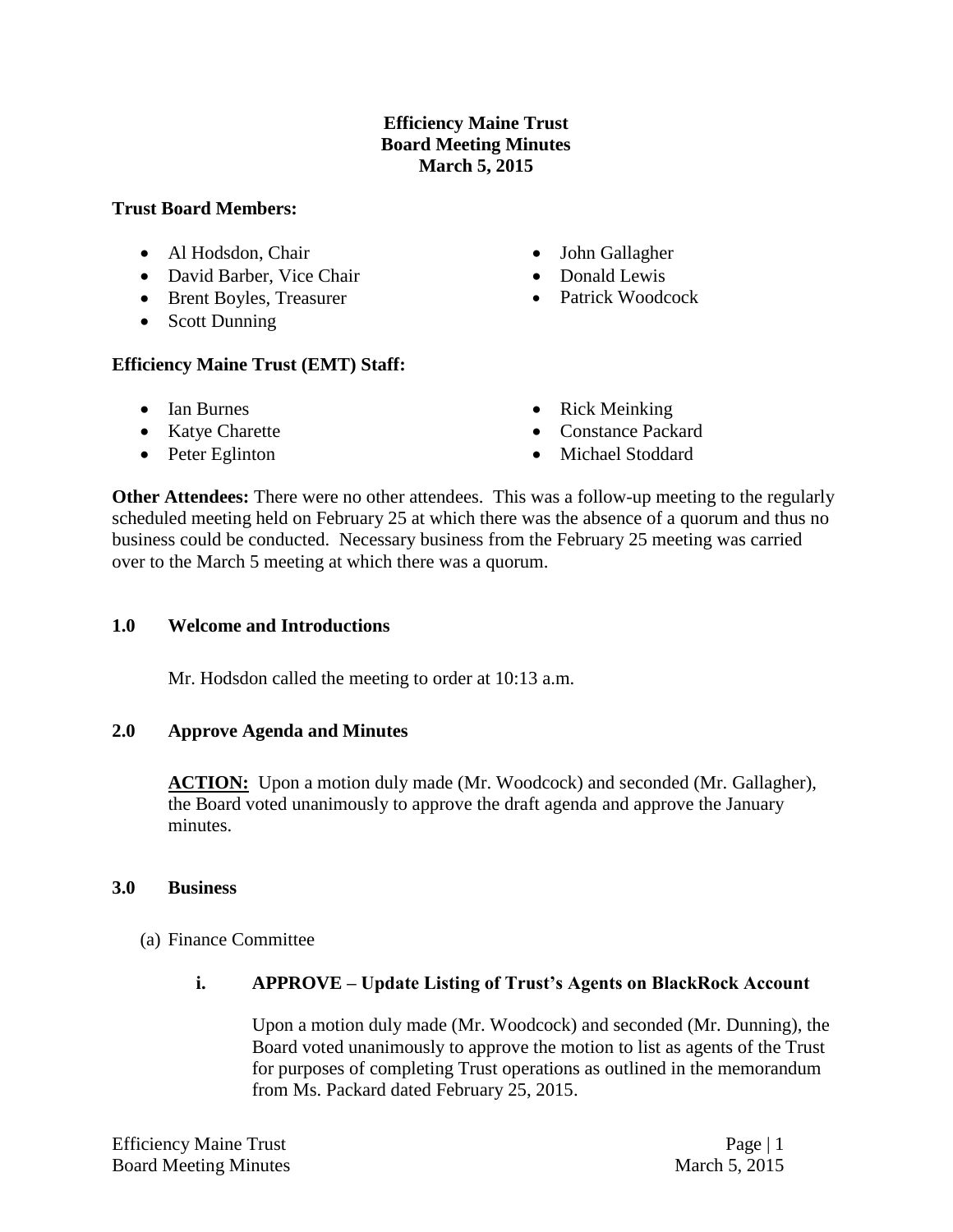# **ii. APPROVE – FY15 Budget Adjustments**

Mr. Stoddard presented the budget adjustments outlined in Recommendation #1, which relate principally to ensuring that there are significant funds available in the HESP program to meet program demand.

**ACTION:** Upon a motion duly made (Mr. Gallagher) and seconded (Mr. Lewis), the Board voted unanimously to approve the motion to approve the FY2016 budget consistent with Recommendation #1.

The Board discussed the budget adjustments outlined in Recommendation #2, which center on the Business Incentive Program. Mr. Stoddard discussed that customer demand for business incentive program exceeds earlier projections. In the latest forecast, given current funding limits, the program will exceed the annual budget  $2 - 3$  months before end of year. Staff has developed plans to slow demand by lowering incentives, but the plan has not yet been executed. Typically, contractors have some grace period before new incentive amounts are made effective. Mr. Stoddard also described potential funds to apply to the project shortfall including \$1.3 million from the Small Business Initiative.

The Board discussed the adjustments outlined in Recommendation #3, which move funds from the Multifamily Efficiency Program to the Business Incentive Program. An amount was proposed to be applied to electric saving measures (\$400,000), and another \$200,000 was proposed to be kept aside to be used for new all-fuels (thermal) saving measures. Mr. Woodcock added that he would prefer that RGGI funds were applied to thermal energy saving measures and not used for electric saving measures. Mr. Stoddard noted that while he shares preference to use RGGI on thermal measures, he also seeks to balance that preference with the importance of meeting program demand. Mr. Hodsdon added that discontinuing the business incentive program during a budget shortfall would be disruptive to the marketplace and should be avoided if possible.

**ACTION:** Upon a motion duly made (Mr. Lewis) and seconded (Mr. Dunning), the Board voted to approve the FY2016 budget consistent with recommendations #2 and #3. Mr. Hodsdon, Mr. Barber, Mr. Boyles, Mr. Dunning, Mr. Gallagher, Mr. Lewis voted to approve the motion; Mr. Woodcock voted against the motion.

## **(b) Program Committee**

**i. APPROVE – Authorization for Membership in State and Regional Chambers of Commerce within Existing Budget**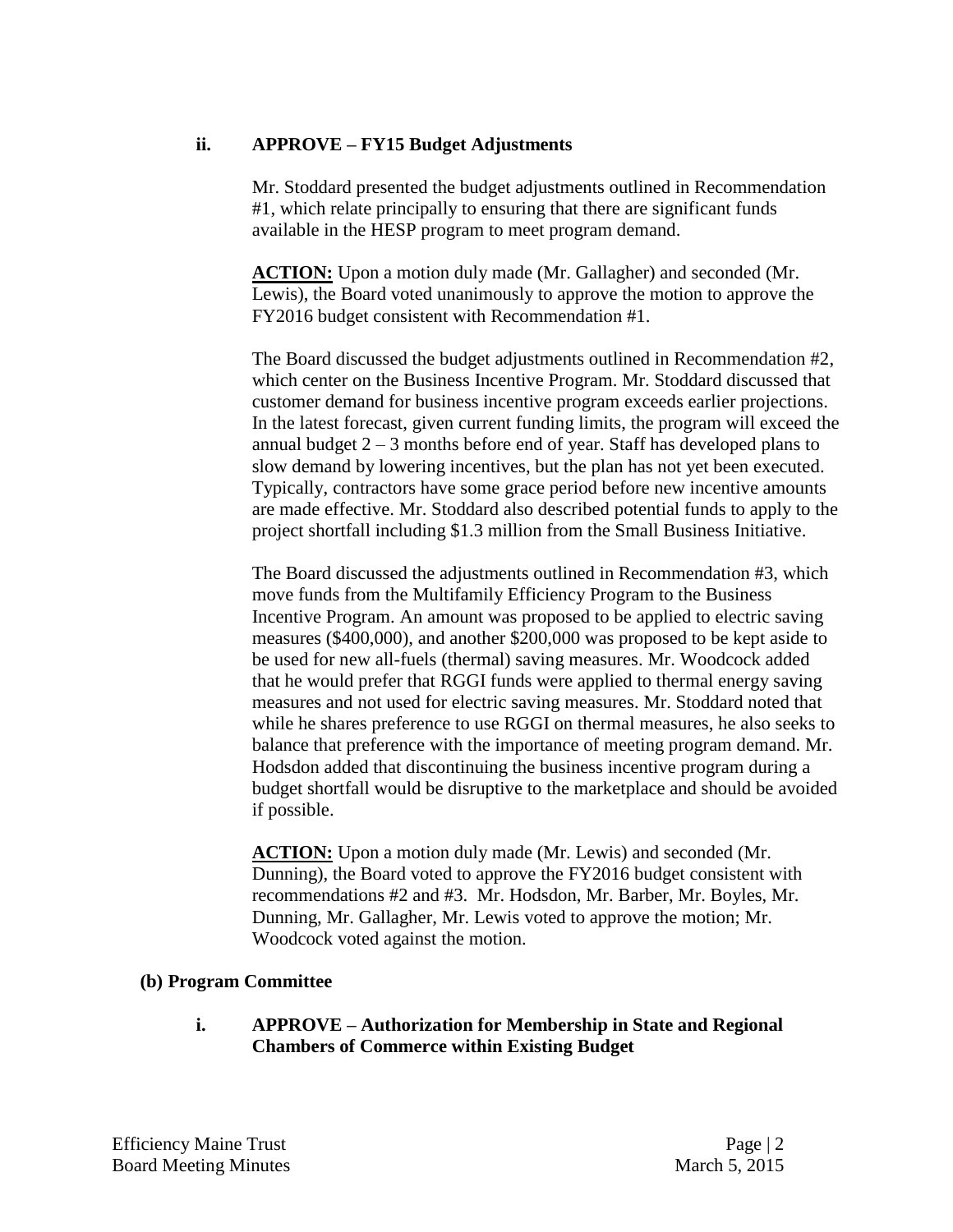Mr. Stoddard introduced the topic of memberships in chambers of commerce, briefing the Board that Efficiency Maine has in the past joined regional chambers for purposes of marketing and outreach to the business community. Mr. Stoddard added that the Staff is also very cautious about memberships because of Efficiency Maine's status as a quasi-status agency. Mr. Stoddard invited the Board to authorize up to \$2,500 for chamber memberships. Mr. Woodcock commented that membership in the Maine State Chamber could be problematic due to the amount of policy work and lobbying they do, but as to the regional chambers he found the suggestion appropriate and recommends looking into hosting an event for one or more chambers (e.g., after hours). Mr. Dunning and Mr. Stoddard discussed potential benefits of membership including cooperative use of chamber contacts, newsletters, and speaking engagements. Mr. Lewis suggested we might consider in the future foregoing memberships and simply sponsoring individual events instead.

**ACTION:** Upon a motion duly made (Mr. Woodcock) and seconded (Mr. Lewis) the Board unanimously to authorize the Executive Director to establish membership in FY2015 in one or more regional chambers of commerce, including the state chamber, in an amount not to exceed \$2,500.

#### **ii. APPROVE – Sole Source Contract for Analysis and Modeling for Third Triennial Plan**

Mr. Stoddard explained that GDS has generated the opportunity study and cost-benefit model for Efficiency Maine for the last Triennial Plan. The Staff believes that the least expensive and most expedient way to prepare for the Third Triennial Plan is to ask GDS to update the study and model. Mr. Woodcock asked how many firms bid the last time. Mr. Burnes answered two.

**ACTION:** Upon a motion duly made (Mr. Lewis) and seconded (Mr. Gallagher), the Board voted unanimously to authorize the Executive Director to enter into a sole source contract with GDS Associates for up to \$150,000, on a time and materials basis using existing rates that were the result of a prior competitive bid, to update the 2012 Baseline and Opportunities Study.

## **iii. APPROVE – Sole Source Contract for Building Operator Certification (BOC) Training**

Mr. Stoddard briefed the Board that the Trust is required to establish, conduct and encourage facility managers to complete energy efficiency training and certification programs. In the past, Efficiency Maine has offered BOC Training with satisfactory results. The Northwest Energy Efficiency Council owns the BOC curriculum and delivers the course across the country.

**ACTION:** Upon a motion duly made (Mr. Lewis) and seconded (Mr. Woodcock) the Board voted unanimously to authorize the Executive Director